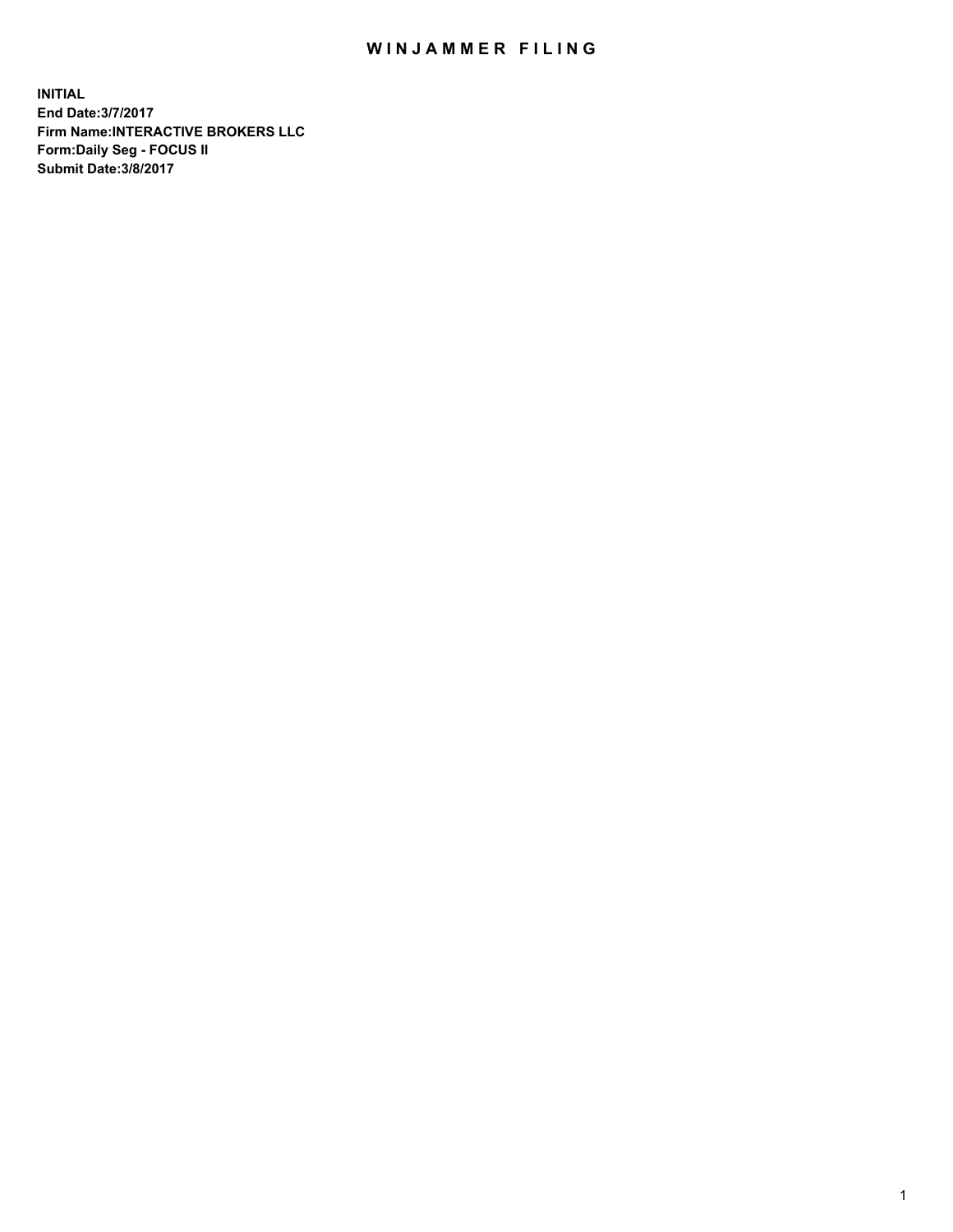## **INITIAL End Date:3/7/2017 Firm Name:INTERACTIVE BROKERS LLC Form:Daily Seg - FOCUS II Submit Date:3/8/2017 Daily Segregation - Cover Page**

| Name of Company<br><b>Contact Name</b><br><b>Contact Phone Number</b><br><b>Contact Email Address</b>                                                                                                                                                                                                                          | <b>INTERACTIVE BROKERS LLC</b><br>James Menicucci<br>203-618-8085<br>jmenicucci@interactivebrokers.c<br>om |
|--------------------------------------------------------------------------------------------------------------------------------------------------------------------------------------------------------------------------------------------------------------------------------------------------------------------------------|------------------------------------------------------------------------------------------------------------|
| FCM's Customer Segregated Funds Residual Interest Target (choose one):<br>a. Minimum dollar amount: ; or<br>b. Minimum percentage of customer segregated funds required:% ; or<br>c. Dollar amount range between: and; or<br>d. Percentage range of customer segregated funds required between:% and%.                         | $\overline{\mathbf{0}}$<br>0<br>155,000,000 245,000,000<br>0 <sub>0</sub>                                  |
| FCM's Customer Secured Amount Funds Residual Interest Target (choose one):<br>a. Minimum dollar amount: ; or<br>b. Minimum percentage of customer secured funds required:%; or<br>c. Dollar amount range between: and; or<br>d. Percentage range of customer secured funds required between: % and %.                          | $\overline{\mathbf{0}}$<br>0<br>80,000,000 120,000,000<br>0 <sub>0</sub>                                   |
| FCM's Cleared Swaps Customer Collateral Residual Interest Target (choose one):<br>a. Minimum dollar amount: ; or<br>b. Minimum percentage of cleared swaps customer collateral required:% ; or<br>c. Dollar amount range between: and; or<br>d. Percentage range of cleared swaps customer collateral required between:% and%. | $\overline{\mathbf{0}}$<br>$\underline{\mathbf{0}}$<br>0 <sub>0</sub><br>0 <sub>0</sub>                    |

Attach supporting documents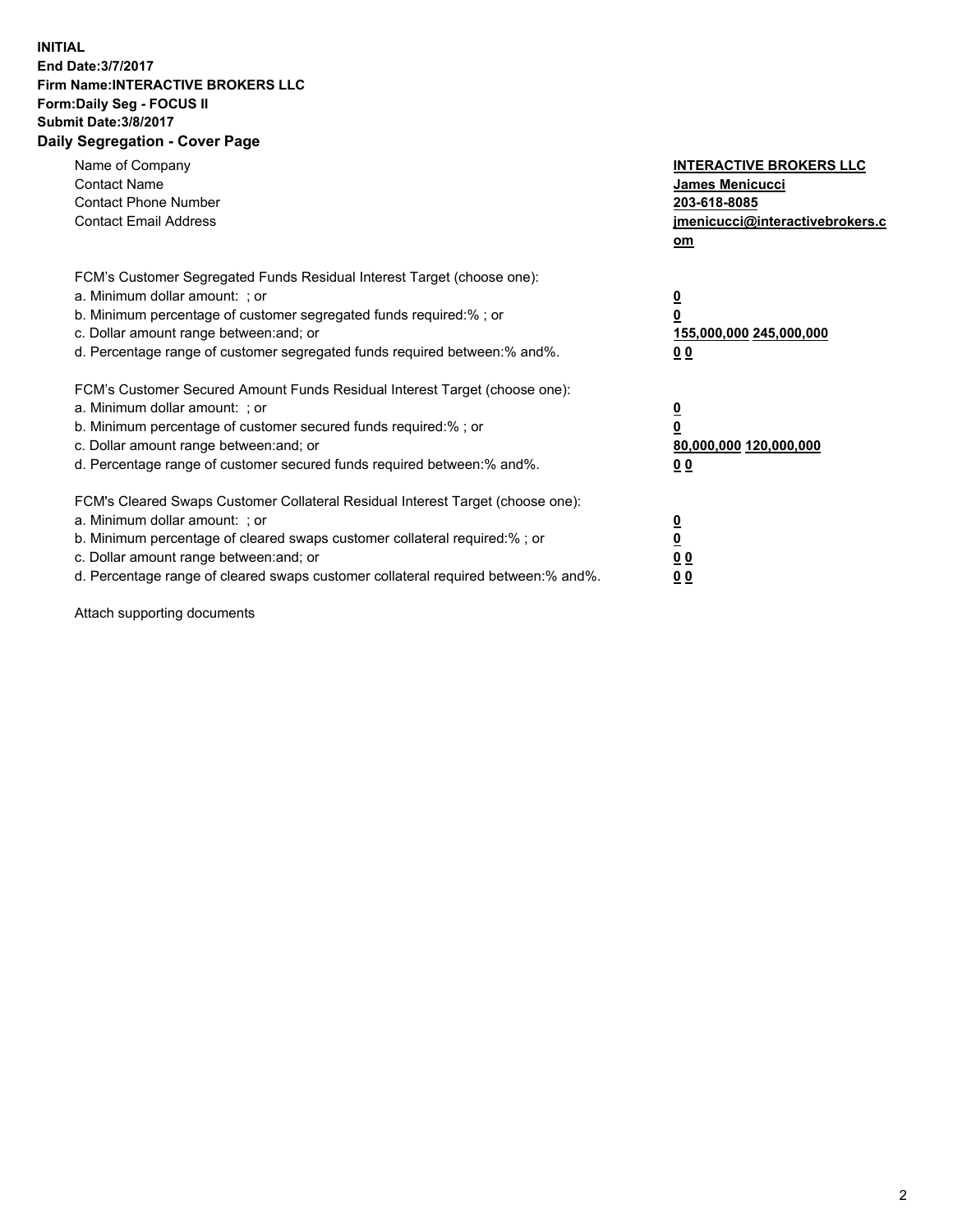## **INITIAL End Date:3/7/2017 Firm Name:INTERACTIVE BROKERS LLC Form:Daily Seg - FOCUS II Submit Date:3/8/2017 Daily Segregation - Secured Amounts**

|     | Foreign Futures and Foreign Options Secured Amounts                                         |                                  |
|-----|---------------------------------------------------------------------------------------------|----------------------------------|
|     | Amount required to be set aside pursuant to law, rule or regulation of a foreign            | $0$ [7305]                       |
|     | government or a rule of a self-regulatory organization authorized thereunder                |                                  |
| 1.  | Net ledger balance - Foreign Futures and Foreign Option Trading - All Customers             |                                  |
|     | A. Cash                                                                                     | 349,911,495 [7315]               |
|     | B. Securities (at market)                                                                   | 0 [7317]                         |
| 2.  | Net unrealized profit (loss) in open futures contracts traded on a foreign board of trade   | 11,091,629 [7325]                |
| 3.  | Exchange traded options                                                                     |                                  |
|     | a. Market value of open option contracts purchased on a foreign board of trade              | 188,011 [7335]                   |
|     | b. Market value of open contracts granted (sold) on a foreign board of trade                | -17,359 [7337]                   |
| 4.  | Net equity (deficit) (add lines 1.2. and 3.)                                                | 361, 173, 776 [7345]             |
| 5.  | Account liquidating to a deficit and account with a debit balances - gross amount           |                                  |
|     |                                                                                             | 74,612 [7351]                    |
|     | Less: amount offset by customer owned securities                                            | 0 [7352] 74,612 [7354]           |
| 6.  | Amount required to be set aside as the secured amount - Net Liquidating Equity              | 361,248,388 [7355]               |
|     | Method (add lines 4 and 5)                                                                  |                                  |
| 7.  | Greater of amount required to be set aside pursuant to foreign jurisdiction (above) or line | 361,248,388 [7360]               |
|     | 6.                                                                                          |                                  |
|     | FUNDS DEPOSITED IN SEPARATE REGULATION 30.7 ACCOUNTS                                        |                                  |
| 1.  | Cash in banks                                                                               |                                  |
|     | A. Banks located in the United States                                                       | $0$ [7500]                       |
|     | B. Other banks qualified under Regulation 30.7                                              | 0 [7520] 0 [7530]                |
| 2.  | Securities                                                                                  |                                  |
|     | A. In safekeeping with banks located in the United States                                   | 406,317,865 [7540]               |
|     | B. In safekeeping with other banks qualified under Regulation 30.7                          | 0 [7560] 406,317,865 [7570]      |
| 3.  | Equities with registered futures commission merchants                                       |                                  |
|     | A. Cash                                                                                     | $0$ [7580]                       |
|     | <b>B.</b> Securities                                                                        | $0$ [7590]                       |
|     | C. Unrealized gain (loss) on open futures contracts                                         | $0$ [7600]                       |
|     | D. Value of long option contracts                                                           | $0$ [7610]                       |
|     | E. Value of short option contracts                                                          | 0 [7615] 0 [7620]                |
| 4.  | Amounts held by clearing organizations of foreign boards of trade                           |                                  |
|     | A. Cash                                                                                     | $0$ [7640]                       |
|     | <b>B.</b> Securities                                                                        | $0$ [7650]                       |
|     | C. Amount due to (from) clearing organization - daily variation                             | $0$ [7660]                       |
|     | D. Value of long option contracts                                                           | $0$ [7670]                       |
|     | E. Value of short option contracts                                                          | 0 [7675] 0 [7680]                |
| 5.  | Amounts held by members of foreign boards of trade                                          |                                  |
|     | A. Cash                                                                                     | 72,054,720 [7700]                |
|     | <b>B.</b> Securities                                                                        | $0$ [7710]                       |
|     | C. Unrealized gain (loss) on open futures contracts                                         | 1,361,408 [7720]                 |
|     |                                                                                             |                                  |
|     | D. Value of long option contracts                                                           | 188,011 [7730]                   |
|     | E. Value of short option contracts                                                          | -17,359 [7735] 73,586,780 [7740] |
| 6.  | Amounts with other depositories designated by a foreign board of trade                      | $0$ [7760]                       |
| 7.  | Segregated funds on hand                                                                    | $0$ [7765]                       |
| 8.  | Total funds in separate section 30.7 accounts                                               | 479,904,645 [7770]               |
| 9.  | Excess (deficiency) Set Aside for Secured Amount (subtract line 7 Secured Statement         | 118,656,257 [7380]               |
|     | Page 1 from Line 8)                                                                         |                                  |
| 10. | Management Target Amount for Excess funds in separate section 30.7 accounts                 | 80,000,000 [7780]                |
| 11. | Excess (deficiency) funds in separate 30.7 accounts over (under) Management Target          | 38,656,257 [7785]                |
|     |                                                                                             |                                  |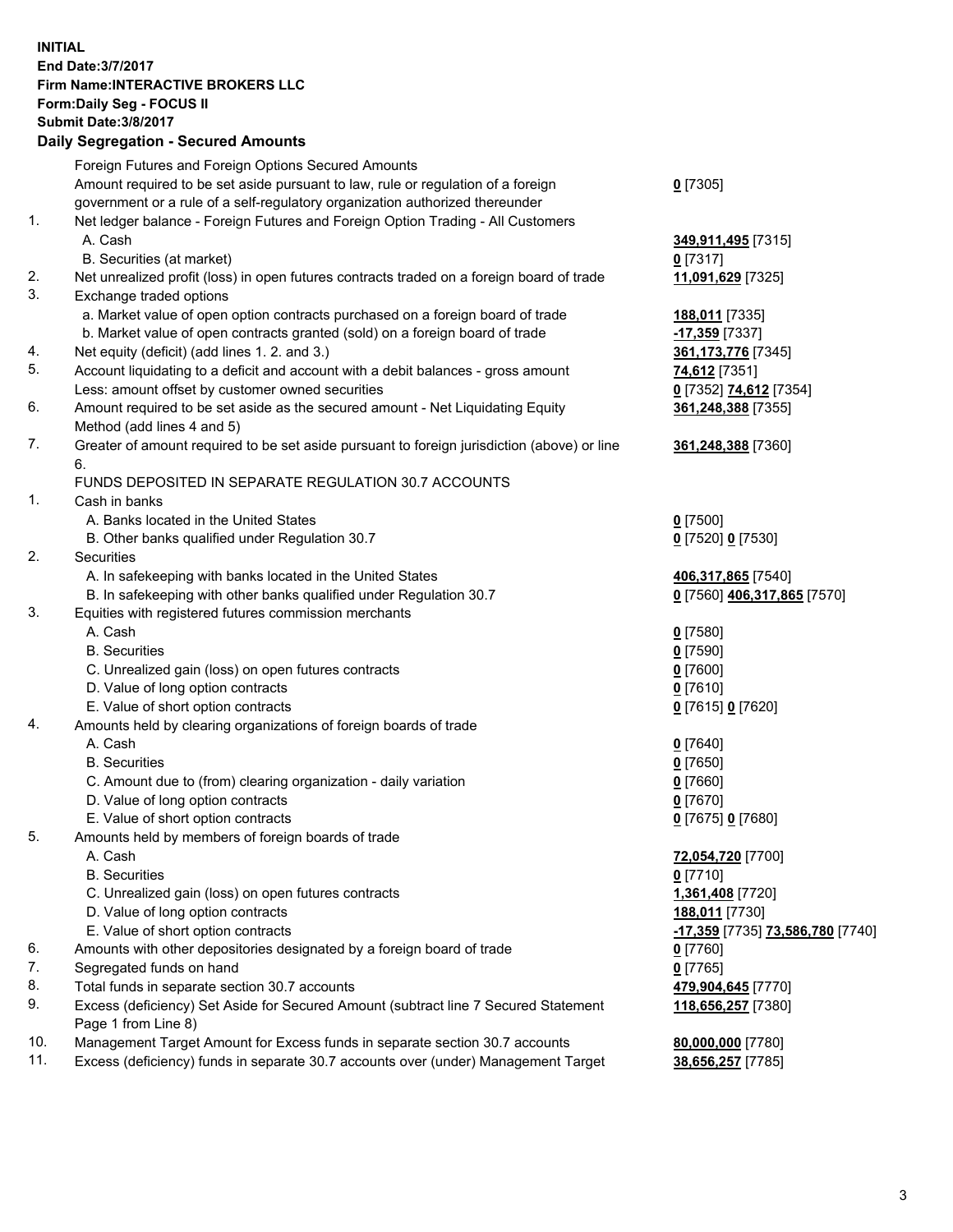**INITIAL End Date:3/7/2017 Firm Name:INTERACTIVE BROKERS LLC Form:Daily Seg - FOCUS II Submit Date:3/8/2017 Daily Segregation - Segregation Statement** SEGREGATION REQUIREMENTS(Section 4d(2) of the CEAct) 1. Net ledger balance A. Cash **3,412,791,477** [7010] B. Securities (at market) **0** [7020] 2. Net unrealized profit (loss) in open futures contracts traded on a contract market **-156,950,369** [7030] 3. Exchange traded options A. Add market value of open option contracts purchased on a contract market **143,035,451** [7032] B. Deduct market value of open option contracts granted (sold) on a contract market **-246,285,500** [7033] 4. Net equity (deficit) (add lines 1, 2 and 3) **3,152,591,059** [7040] 5. Accounts liquidating to a deficit and accounts with debit balances - gross amount **165,727** [7045] Less: amount offset by customer securities **0** [7047] **165,727** [7050] 6. Amount required to be segregated (add lines 4 and 5) **3,152,756,786** [7060] FUNDS IN SEGREGATED ACCOUNTS 7. Deposited in segregated funds bank accounts A. Cash **62,585,003** [7070] B. Securities representing investments of customers' funds (at market) **2,025,044,625** [7080] C. Securities held for particular customers or option customers in lieu of cash (at market) **0** [7090] 8. Margins on deposit with derivatives clearing organizations of contract markets A. Cash **18,975,689** [7100] B. Securities representing investments of customers' funds (at market) **1,413,615,034** [7110] C. Securities held for particular customers or option customers in lieu of cash (at market) **0** [7120] 9. Net settlement from (to) derivatives clearing organizations of contract markets **3,304,761** [7130] 10. Exchange traded options A. Value of open long option contracts **143,006,406** [7132] B. Value of open short option contracts **-246,280,464** [7133] 11. Net equities with other FCMs A. Net liquidating equity **0** [7140] B. Securities representing investments of customers' funds (at market) **0** [7160] C. Securities held for particular customers or option customers in lieu of cash (at market) **0** [7170] 12. Segregated funds on hand **0** [7150] 13. Total amount in segregation (add lines 7 through 12) **3,420,251,054** [7180] 14. Excess (deficiency) funds in segregation (subtract line 6 from line 13) **267,494,268** [7190] 15. Management Target Amount for Excess funds in segregation **155,000,000** [7194] **112,494,268** [7198]

16. Excess (deficiency) funds in segregation over (under) Management Target Amount Excess